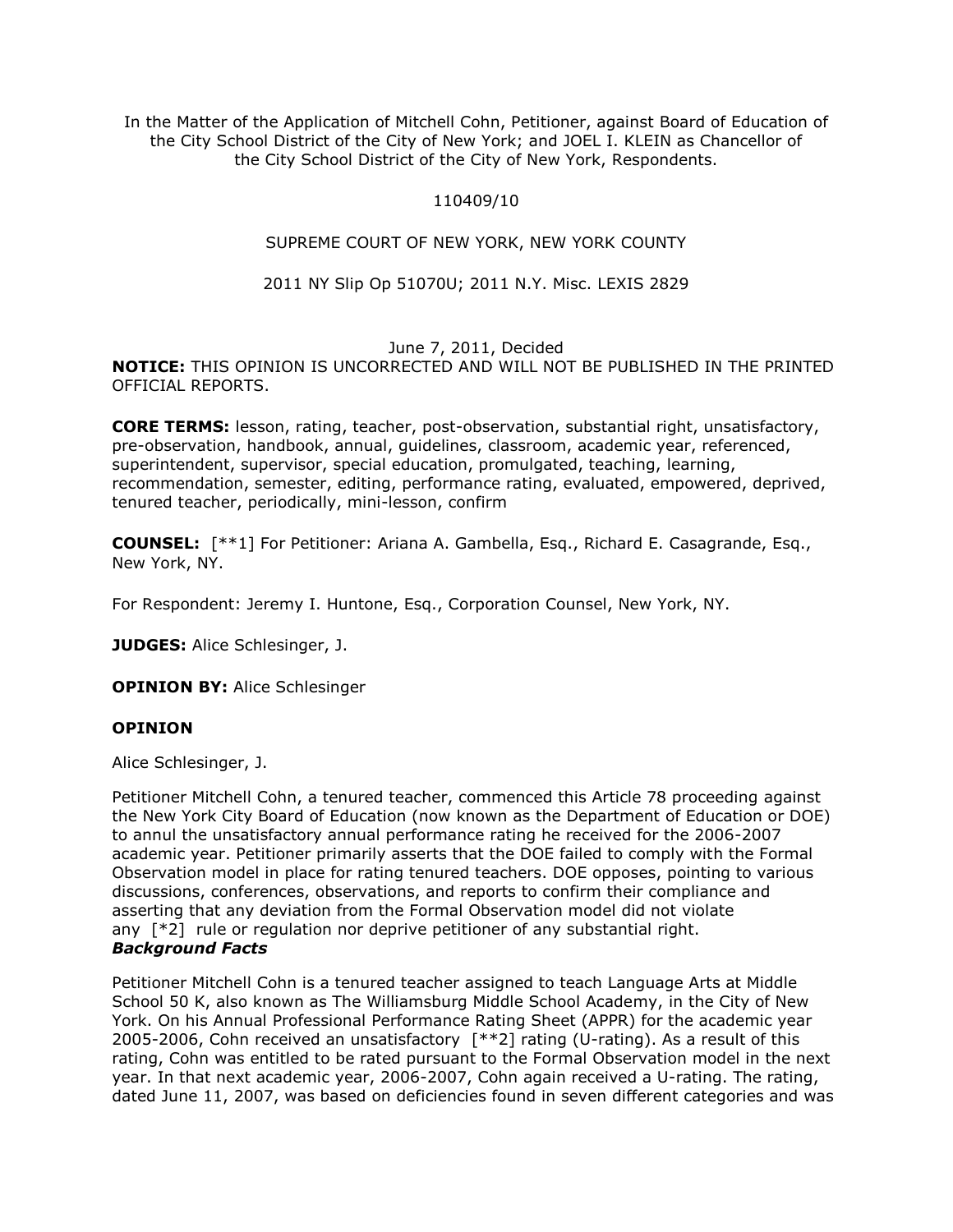documented by the September 6, 2006 Professional Development Plan and five separate classroom observation reports written during the Spring 2007 semester (Exh A to Petition).

The September 2006 Professional Development Plan was prepared as a result of the Urating in the 2005-2006 academic year to help Mr. Cohn improve his performance in 2006- 2007 (Exh 4 to Answer). That prior U-rating had noted deficiencies in six categories, two of which are also noted in the U-rating at issue here; i.e., "Control of class" and "Planning and preparation of work." In response, the Professional Development Plan was designed to provide support in two categories: "Classroom Management" and "Delivery of Instruction."

For each category, the Plan specified who was to provide the support, the nature of the support, and how often each type of support would be provided. So, for example, with respect to Classroom [\*\*3] Management, Mr. Cohn was to meet with his Peer Mentor Mr. Gallaher "on a weekly basis" for "Assistance with classroom management, lesson planning, and inter-class visitations," in addition to meeting periodically with the Literacy Coach Ms. Chabin regarding "Modeling/demonstrations." With respect to Delivery of Instruction, Mr. Cohn was to meet weekly with his Supervisor Ms. Jones to review "Lesson plans" and obtain feedback, in addition to meeting periodically with the Literacy Coach for "Review of teaching strategies to be used in lessons." Mr. Cohn signed the Professional Development Plan to acknowledge receipt and review of the written plan.

As both sides confirm here, Mr. Cohn's performance was reviewed periodically during the Fall 2006 semester with positive results. However, that situation changed in the Spring 2007 semester of that same academic year. Beginning in March 2007 and continuing through May 2007, Mr. Cohn received five separate written reports following classroom observations, all of which rated Mr. Cohn's performance as unsatisfactory (Exh B to Petition). As noted above, those observation reports, dated March 8, 2007, March 19, 2007, March 26, 2007, May 15, 2007 [\*\*4] and May 31, 2007, formed the basis for the U-rating at issue here, along with the Professional Development Plan discussed above. *The Governing Documents*

The determination of Mr. Cohn's challenge here requires a detailed analysis of each of the observation reports because in each case Mr. Cohn objected to the unsatisfactory evaluation on the ground that the observation had been conducted in violation of his rights without a "**pre-observation conference**." That same objection is at the heart of Mr. Cohn's Article 78 challenge here to the June 11, 2007 U-rating he received.

The basis for Mr. Cohn's objection is found in various documents attached to the petition. The first document is Article 8, Section J, of the collective bargaining agreement [\*3] (CBA), entitled "Evaluation and Observation System" (Exh C). That provision discusses two models for a teacher's annual performance review. Both sides agree here that Mr. Cohn was entitled to be evaluated during the 2006-2007 academic year under the second model known as "Formal Observations" because he had received a U-rating for the previous academic year. As relevant here, the Formal Observation model is defined in the CBA as "the traditional classroom [\*\*5] observation by a principal or supervisor which includes **pre- and post-observation conferences** and written feedback/comments" (emphasis added).

The Formal Observation model is also referenced in the handbook prepared by the DOE's Division of Human Resources entitled "Rating Pedagogical Staff Members" (Exh D, the "Handbook"). Like the CBA, the Handbook discusses the two models available for annual performance reviews. The Formal Observation model is described as follows (at p 7):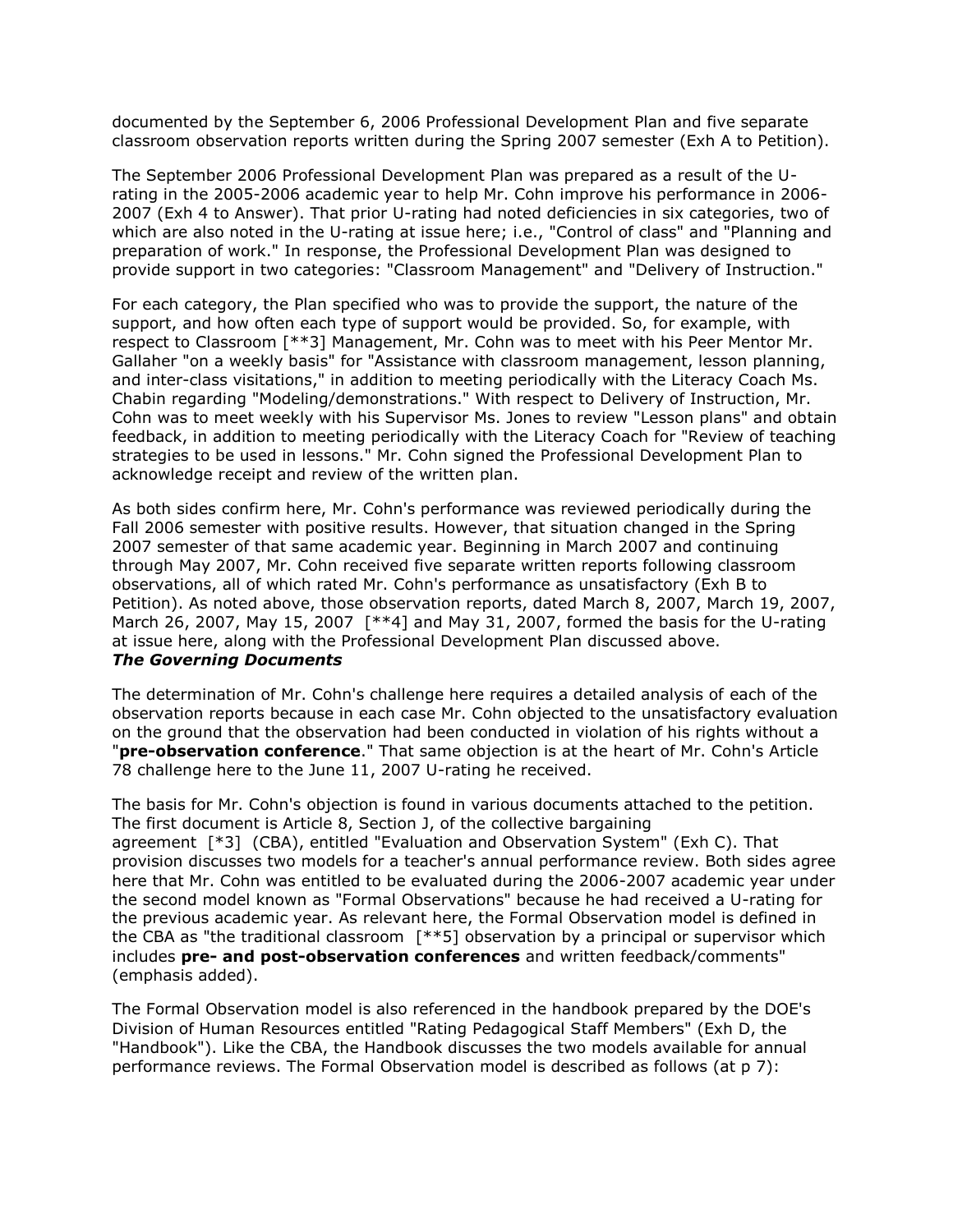An observation may be conducted as a single full-period classroom visit or a series of short visits by the principal or supervisor. **Discussion between a teacher or supervisor before and after an observation must be built into a school's formal classroom observation process, along with a post-observation conference and written report** by the principal or supervisor including prescriptive recommendations for professional growth, where appropriate. (Emphasis added).

Attached to the Handbook is a series of rating forms and Special Circular No. 45 entitled "Annual Professional Performance Review" and prepared by the Chancellor on April 10, 1988. The Circular refers to the aforementioned Handbook as the document that [\*\*6] governs review and rating procedures and it specifies various forms to be used. The Chancellor's Circular does not refer to the Formal Observation model nor make any explicit reference to pre-observation discussions or conferences.

The third relevant document, but apparently the first of the three documents to be drafted, is entitled "Teaching for the 21st Century: Guidelines for Annual Performance Reviews including School-Based Professional Development for New York City Public School Teachers" (Exh E, the "Guidelines"). The above-mentioned sections of the CBA and the Handbook both indicate that they were drafted in accordance with the Guidelines. The description of the Formal Observation Model in the Handbook is identical to that in the Guidelines, referring to **discussion before and after an observation and a post-observation conference**. The wording in the CBA differs slightly, referring to a pre-observation "conference" rather than a pre-observation "discussion".

The Court turns now to the various unsatisfactory observation reports written for Mr. Cohn during the Spring 2007 semester that formed the basis for the June 2007 U-rating at issue here. The first report, prepared by Principal [\*\*7] Denise Jamison on March 8, 2007, begins by describing an observation on February 27. The Principal criticized Mr. Cohn's performance primarily on three grounds: the work on the blackboard was the same as before the February recess, no learning objective was on the board, and independent reading had been assigned without any evidence that a mini-lesson had preceded the reading. The report indicates that the Principal told Mr. Cohn that he "should be conferring with students or doing reading assessments while the students were engaged with independent reading." [\*4]

The March 8 report also discusses the March 7 observation and compares it to the February 27 one. While the material on the board had changed, the Principal again criticized Mr. Cohn for not conferring with students or doing reading assessments while the students were reading on their own. A post-observation conference was arranged for that afternoon. According to the report, the two discussed the criticisms made during both observations; that is, Mr. Cohn's failure to engage individual students while the class was reading independently and the failure to teach a mini-lesson before independent reading to highlight specific skills [\*\*8] or a strategy or to give focus to the reading. Specific suggestions for improvement were made. The Principal concluded by stating that in future observations she would be rating Mr. Cohn as to whether he was "consistently engaging [the] students in a productive cycle of teaching and learning." In the U-rating, the three deficiencies noted with respect to the March 8 report were "Skill in adapting instruction to individual needs and capacities; Effective use of appropriate methods and techniques; and Skill in making class lessons interesting to pupils."

The March 19, 2007 report was written by Assistant Principal Marlene Jones based on an observation performed that day of a lesson on symbolism in literature. According to the report, Mr. Cohn did conduct individual reading assessments while the students were reading independently. However, in the post-observation conference Ms. Jones criticized the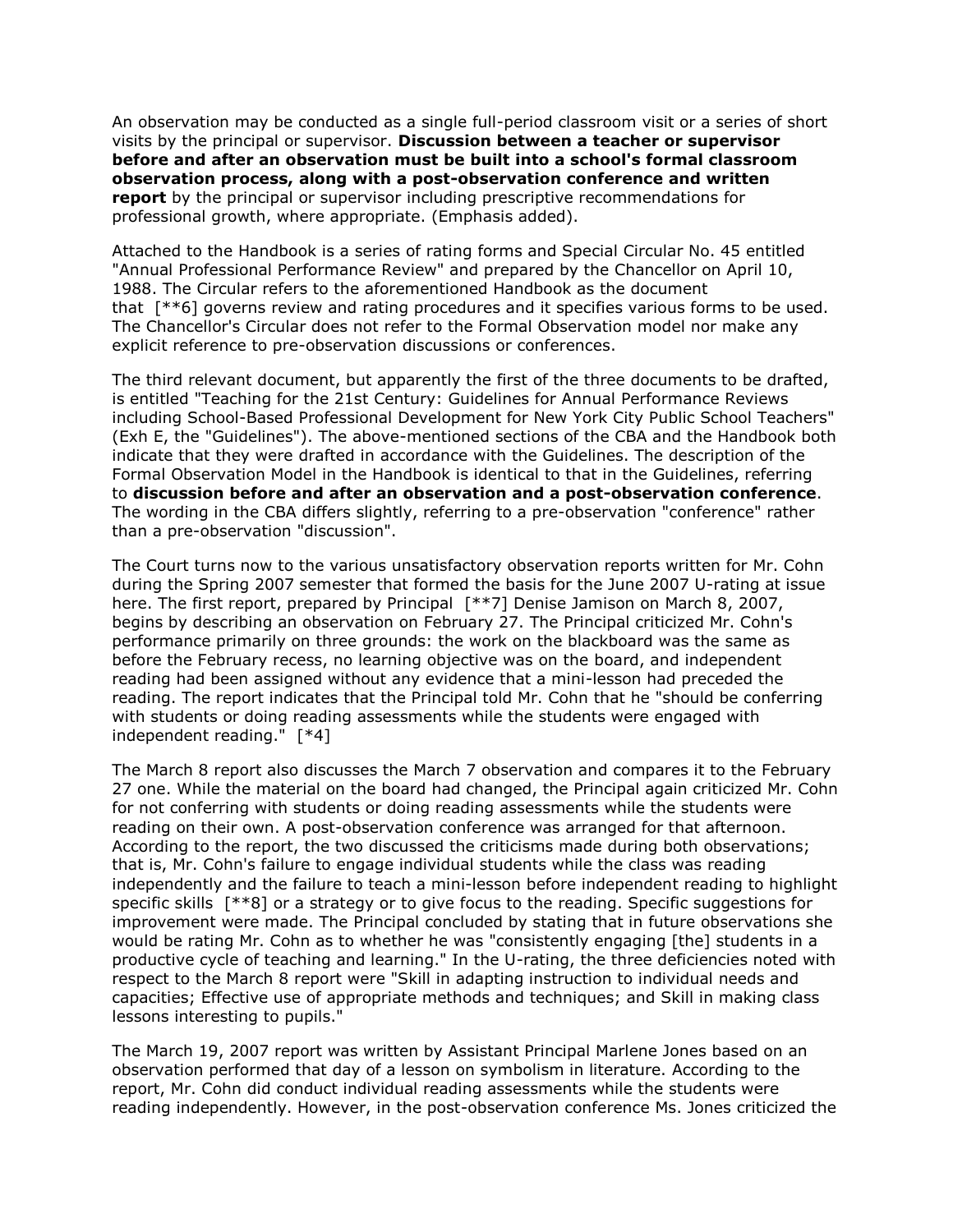lesson as "low level" and because no context had been given to connect the lesson to past or future learning. Further, after reviewing student work she stated that the objective of the lesson (to identify a symbol in the book) had not been met. The U-rating referenced the same three deficiencies [\*\*9] that had been referenced with respect to the prior evaluation.

The March 26, 2007 report was written by Assistant Principal William Lemos based on an observation of a March 23 lesson on editing. The report indicated that Lemos had observed several students drawing or sleeping, rather than editing, as Mr. Cohn walked around to provide individual assistance. In the post-observation conference, Lemos noted that a minilesson on editing should have been provided along with a model. In addition, the lesson should have had an assessment component with student sharing. Further, the objective had not been met as few of the students had actually engaged in the editing process. The Urating referenced the same three deficiencies that had been referenced with respect to the earlier observations.

The next report, dated May 15, 2007, was written by Principal Jamison. She began by describing the April 23 poetry lesson she had observed. In the April 30 post-observation conference she criticized the lesson because Mr. Cohn had not demonstrated or instructed the students how to write a poem. The April 30 lesson plan was then reviewed and discussed, and Principal Jamison indicated that she would observe [\*\*10] another class later that day. According to the report, the learning objective on the blackboard differed from the one in the lesson plan discussed by the Principal and Mr. Cohn before the observation. Nevertheless, the Principal praised some aspects of the lesson in the postobservation conference. However, overall the lesson was rated as unsatisfactory because the students had spent too much time copying the assignment on the board rather than on learning, and time management was poor. The Principal suggested in the post-observation conference that Mr. Cohn observe another teacher's class and meet with the Literary Coach. She noted as well that Mr. Cohn's performance had declined, rather than improved, since the beginning of the year. On the U-rating, the deficiencies noted for this evaluation were [\*5] "effective use of appropriate methods and techniques" (a problem noted earlier) as well as a new item, "Control of class."

The May 31, 2007 report was written by Assistant Principal Lemos based on a May 23 observation. In the post-observation conference Lemos criticized the lesson because Mr. Cohn had spent too much time reading aloud without including an evaluative piece, and time management [\*\*11] was poor because some students had not had time to complete certain tasks. Reference was made to a previous meeting between Mr. Cohn and the Literary Coach, and the Principal found that Cohn had failed to incorporate any of the Coach's instructional tools into the lesson. A suggestion was made to attend a training on Differentiated Instruction. The U-rating referenced the same three deficiencies that had been referenced with respect to the first three reports.

After the DOE notified Mr. Cohn of the U-rating based on these reports as part of its Annual Professional Performance Review (APPR), Mr. Cohn filed an administrative appeal (Exh 12). Based on a hearing held in connection with the appeal on January 7, 2010 (Exh 14), the Chancellor's Committee recommended that the U-rating be sustained (Exh 13), finding that:

The testimony and the documentation submitted by the Administration were convincing. In her testimony, Principal Jamison indicated that she had numerous conversations with the Appellant regarding his teaching. The Principal's main concern was that the Appellant's performance was inconsistent as demonstrated by the informal observations conducted. The Appellant failed to maintain [\*\*12] a constant level of satisfactory performance. The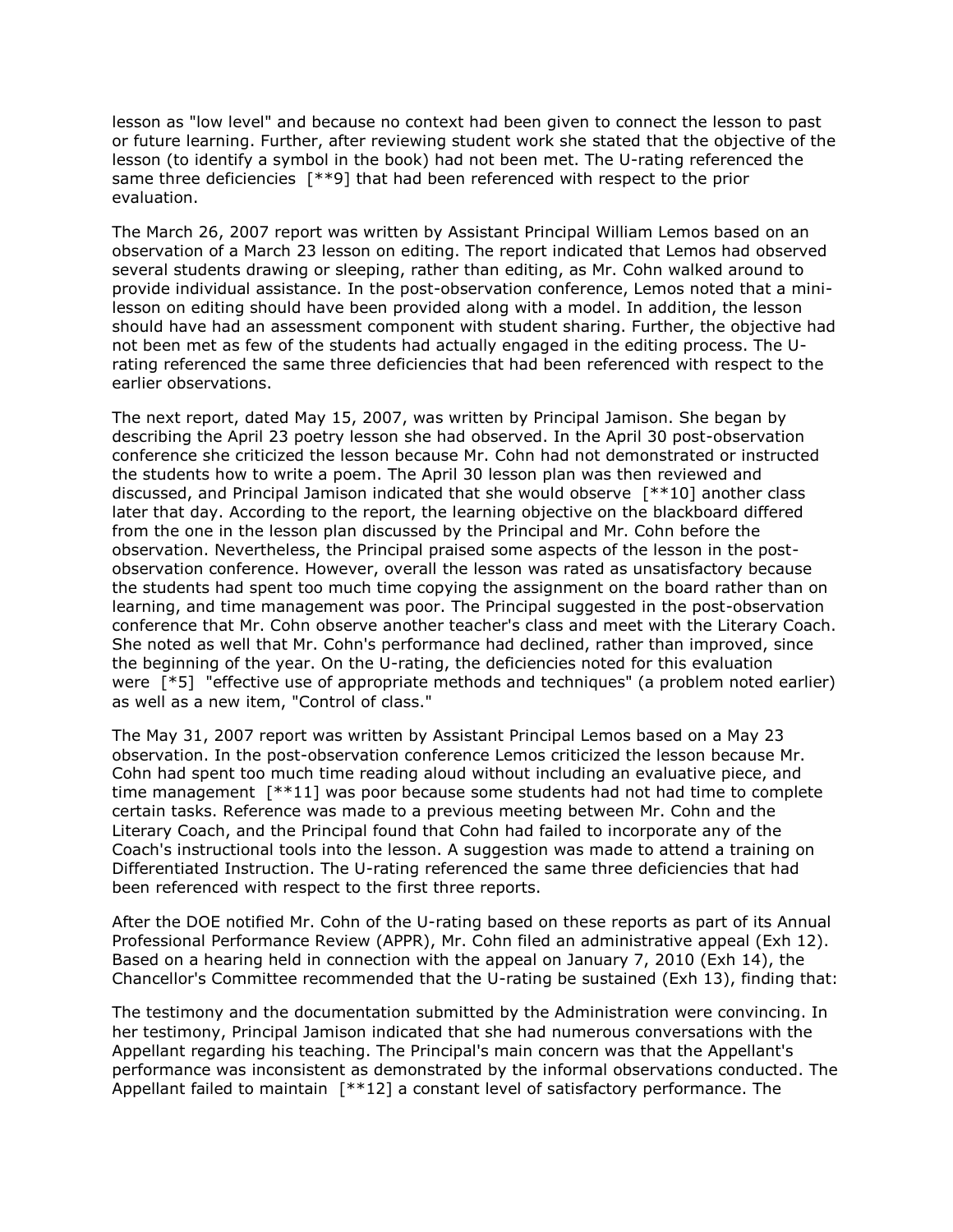unsatisfactory rating was warranted. Therefore, it is recommended that the appeal be denied and the rating of Unsatisfactory be sustained.

The Chancellor's designee accepted that recommendation by letter dated April 5, 2010 (Exh 15), and this Article 78 proceeding ensued.

# *Discussion*

Oftentimes judicial review of an administrative determination turns on the question whether the determination was "arbitrary and capricious" within the meaning of [CPLR §7803 \(3\).](http://www.lexisnexis.com.ezproxy.strose.edu/lnacui2api/mungo/lexseestat.do?bct=A&risb=21_T12239350835&homeCsi=9095&A=0.3977014931131232&urlEnc=ISO-8859-1&&citeString=N.Y.%20C.P.L.R.%207803&countryCode=USA) While petitioner here makes that argument and relies on that section of law, he focuses on a different aspect of  $\frac{57803}{3}$ , arguing primarily that the U-rating "was made in violation of lawful procedure" in that the DOE failed to provide him with a "pre-observation conference" as required by the Formal Observation model before issuing the five negative evaluation reports. Therefore, petitioner argues, the U-rating must be annulled.

The Second Department recently summarized the standard of review quite aptly in *[Blaize v](http://www.lexisnexis.com.ezproxy.strose.edu/lnacui2api/mungo/lexseestat.do?bct=A&risb=21_T12239350835&homeCsi=9095&A=0.3977014931131232&urlEnc=ISO-8859-1&&citeString=68%20A.D.3d%20759,%20761&countryCode=USA)  Klein*[, 68 AD3d 759, 761, 889 N.Y.S.2d 665 \(2009\):](http://www.lexisnexis.com.ezproxy.strose.edu/lnacui2api/mungo/lexseestat.do?bct=A&risb=21_T12239350835&homeCsi=9095&A=0.3977014931131232&urlEnc=ISO-8859-1&&citeString=68%20A.D.3d%20759,%20761&countryCode=USA)

It is a "fundamental administrative law principle that an agency's rules and regulations promulgated pursuant to statutory authority are [\*\*13] binding upon it as well as the individuals affected by the rule or regulation" (*[Matter of Lehman v](http://www.lexisnexis.com.ezproxy.strose.edu/lnacui2api/mungo/lexseestat.do?bct=A&risb=21_T12239350835&homeCsi=9095&A=0.3977014931131232&urlEnc=ISO-8859-1&&citeString=82%20A.D.2d%20832,%20834&countryCode=USA) Board of Educ. of City School Dist. of City of NY*[, 82 AD2d 832, 834, 439 N.Y.S.2d 670 \[1981\];](http://www.lexisnexis.com.ezproxy.strose.edu/lnacui2api/mungo/lexseestat.do?bct=A&risb=21_T12239350835&homeCsi=9095&A=0.3977014931131232&urlEnc=ISO-8859-1&&citeString=82%20A.D.2d%20832,%20834&countryCode=USA) *see also [Matter of](http://www.lexisnexis.com.ezproxy.strose.edu/lnacui2api/mungo/lexseestat.do?bct=A&risb=21_T12239350835&homeCsi=9095&A=0.3977014931131232&urlEnc=ISO-8859-1&&citeString=80%20N.Y.2d%20531,%20535&countryCode=USA)  Syquia v Board [of Educ. of Harpursville Cent. School Dist](http://www.lexisnexis.com.ezproxy.strose.edu/lnacui2api/mungo/lexseestat.do?bct=A&risb=21_T12239350835&homeCsi=9095&A=0.3977014931131232&urlEnc=ISO-8859-1&&citeString=80%20N.Y.2d%20531,%20535&countryCode=USA)*., 80 NY2d 531, 535-536, 606 [N.E.2d 1387, 591 N.Y.S.2d 996\).](http://www.lexisnexis.com.ezproxy.strose.edu/lnacui2api/mungo/lexseestat.do?bct=A&risb=21_T12239350835&homeCsi=9095&A=0.3977014931131232&urlEnc=ISO-8859-1&&citeString=80%20N.Y.2d%20531,%20535&countryCode=USA)

An adverse agency determination must be reversed when the relevant agency does not comply with either a mandatory provision, or one that was "intended to be strictly [\*6] enforced" (*id*[. at 536\)](http://www.lexisnexis.com.ezproxy.strose.edu/lnacui2api/mungo/lexseestat.do?bct=A&risb=21_T12239350835&homeCsi=9095&A=0.3977014931131232&urlEnc=ISO-8859-1&&citeString=80%20N.Y.2d%20531,%20536&countryCode=USA).

Thus in *Blaize*, the Second Department reversed the lower court and annulled the U-rating based on a finding that petitioner had not been timely provided with the complete set of documents on which the U-rating had been based "as mandated by the appeals process regulations promulgated pursuant to the Board of Education Bylaw §5.3.4A." *Id*.

As indicated above, the quoted administrative law principle finds its genesis in the Second Department's decision in *[Lehman, supra](http://www.lexisnexis.com.ezproxy.strose.edu/lnacui2api/mungo/lexseestat.do?bct=A&risb=21_T12239350835&homeCsi=9095&A=0.3977014931131232&urlEnc=ISO-8859-1&&citeString=82%20A.D.2d%20832&countryCode=USA)*. In *Lehman*, the court granted the petition of a probationary special education teacher to expunge a U-rating from her record and reinstate her teaching license. The teacher had relied on Special Circular No. 65 promulgated by the Chancellor pursuant t[oEducation Law §2590-h.](http://www.lexisnexis.com.ezproxy.strose.edu/lnacui2api/mungo/lexseestat.do?bct=A&risb=21_T12239350835&homeCsi=9095&A=0.3977014931131232&urlEnc=ISO-8859-1&&citeString=N.Y.%20EDUC.%20LAW%202590-H&countryCode=USA) [\*\*14] The Circular set forth a specific procedure for the determination whether the services of a special education teacher would be continued, and it expressly provided that only the Executive Director of the Division of Special Education and Pupil Personnel Services was empowered to make the final recommendation on that issue. The Appellate Division held that the provision in the Circular expressly entitling the teacher to be evaluated by a specific person constituted "a substantial right" that "may not be waived." [82 AD2d at 834,](http://www.lexisnexis.com.ezproxy.strose.edu/lnacui2api/mungo/lexseestat.do?bct=A&risb=21_T12239350835&homeCsi=9095&A=0.3977014931131232&urlEnc=ISO-8859-1&&citeString=82%20A.D.2d%20832,%20834&countryCode=USA) citing *[People ex rel. Jordan v](http://www.lexisnexis.com.ezproxy.strose.edu/lnacui2api/mungo/lexseestat.do?bct=A&risb=21_T12239350835&homeCsi=9095&A=0.3977014931131232&urlEnc=ISO-8859-1&&citeString=152%20N.Y.%20311&countryCode=USA)  Martin*[, 152 NY 311, 46 N.E. 484;](http://www.lexisnexis.com.ezproxy.strose.edu/lnacui2api/mungo/lexseestat.do?bct=A&risb=21_T12239350835&homeCsi=9095&A=0.3977014931131232&urlEnc=ISO-8859-1&&citeString=152%20N.Y.%20311&countryCode=USA) *[Matter of Lake Placid Club v Abrams](http://www.lexisnexis.com.ezproxy.strose.edu/lnacui2api/mungo/lexseestat.do?bct=A&risb=21_T12239350835&homeCsi=9095&A=0.3977014931131232&urlEnc=ISO-8859-1&&citeString=6%20A.D.2d%20469&countryCode=USA)*, 6 AD2d 469, 179 [N.Y.S.2d 487,](http://www.lexisnexis.com.ezproxy.strose.edu/lnacui2api/mungo/lexseestat.do?bct=A&risb=21_T12239350835&homeCsi=9095&A=0.3977014931131232&urlEnc=ISO-8859-1&&citeString=6%20A.D.2d%20469&countryCode=USA) *aff'd 6* [NY2d 857, 160 N.E.2d 92, 188 N.Y.S.2d 561.](http://www.lexisnexis.com.ezproxy.strose.edu/lnacui2api/mungo/lexseestat.do?bct=A&risb=21_T12239350835&homeCsi=9095&A=0.3977014931131232&urlEnc=ISO-8859-1&&citeString=6%20N.Y.2d%20857&countryCode=USA)

The "substantial right" test articulated by the *[Lehman](http://www.lexisnexis.com.ezproxy.strose.edu/lnacui2api/mungo/lexseestat.do?bct=A&risb=21_T12239350835&homeCsi=9095&A=0.3977014931131232&urlEnc=ISO-8859-1&&citeString=82%20A.D.2d%20832&countryCode=USA)* court was adopted by the First Department in *Munoz v Vega*[, 2001 N.Y. Misc. LEXIS 1242, 2001 WL 1491330 \(Sup.](http://www.lexisnexis.com.ezproxy.strose.edu/lnacui2api/mungo/lexseestat.do?bct=A&risb=21_T12239350835&homeCsi=9095&A=0.3977014931131232&urlEnc=ISO-8859-1&&citeString=2001%20N.Y.%20Misc.%20LEXIS%201242&countryCode=USA)  [Ct., Bronx Co. 2001\),](http://www.lexisnexis.com.ezproxy.strose.edu/lnacui2api/mungo/lexseestat.do?bct=A&risb=21_T12239350835&homeCsi=9095&A=0.3977014931131232&urlEnc=ISO-8859-1&&citeString=2001%20N.Y.%20Misc.%20LEXIS%201242&countryCode=USA) *aff'd*[303 AD2d 253, 756 N.Y.S.2d 47 \(2003\),](http://www.lexisnexis.com.ezproxy.strose.edu/lnacui2api/mungo/lexseestat.do?bct=A&risb=21_T12239350835&homeCsi=9095&A=0.3977014931131232&urlEnc=ISO-8859-1&&citeString=303%20A.D.2d%20253&countryCode=USA) a case similar in many ways to the case at bar. In *Munoz*, five public school principals challenged the discontinuance of their probationary employment by their respective community school district superintendents claiming, among other things, that the terminations were unlawful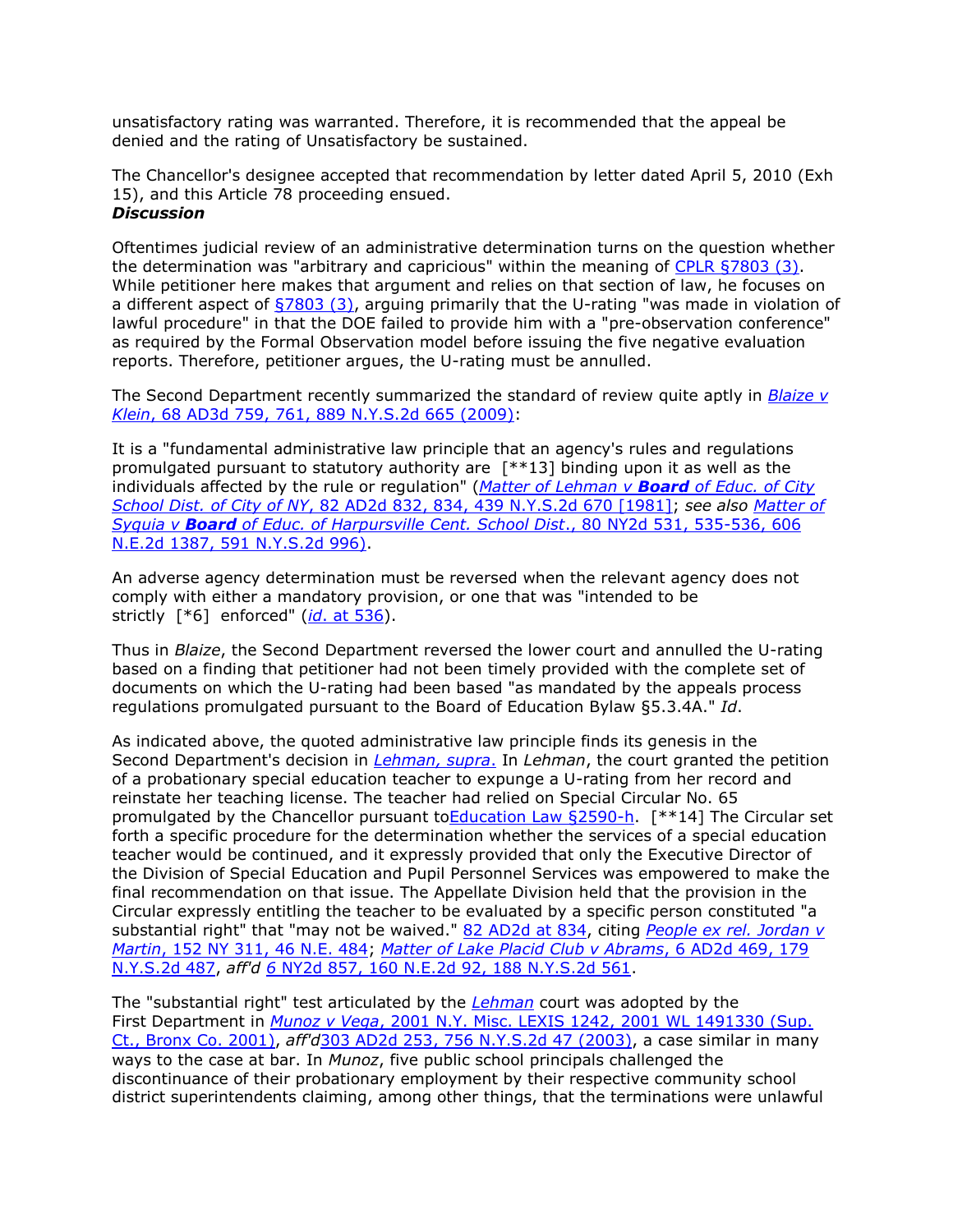because the superintendents had not complied with the requirements of the Principal Performance [\*\*15] Review (PPR). The PPR, a format for evaluating principals' performance and providing for professional growth, was developed by a joint committee of representatives from the Council of Supervisors and Administrators (which includes superintendents) and the Department of Education. In May 1998 the Chancellor prepared a memorandum encouraging principals to participate in the process and providing them with an overview of the process and forms to be used. The overview explained a three-step evaluation process that included consultations between the superintendent and the principal to develop and review goals and objectives and to evaluate the principal's performance in achieving those goals and objectives. A further description of the PPR process was published by the DOE's Division of Human Resources, which also identified additional resources available to the principal.

The lower court rejected the principals' claim that the negative evaluations were unlawful in that they did not strictly comply with the PPR. While the Education Law did entitle the principals to annual performance reviews, the statute did not include the PPR process. That process was set forth only in the Chancellor's [\*\*16] memorandum, the handbook and various forms, all of which served as interpretive statements and statements of general policy that were primarily explanatory in nature and served as flexible guidelines, rather than as specific regulatory mandates. More importantly, however, the court specifically found that the PPR did "not create substantive rights." *Id*. at p 4.

The Appellate Division agreed, holding (at p 254) that: [\*7]

We also reject petitioners' claims that their terminations were unlawful because the superintendents did not comply with the requirements of the Principal Performance Review (PPR). The pertinent statute (Education Law  $\S 2590-f[1] [f]$ ) requires that superintendents evaluate the performance of principals at least annually. In addition, the New York City Board of Educations' Rules and Regulations require that all employees be made aware of their deficiencies and given assistance and opportunity to improve their performance. Petitioners do not claim that they were not evaluated at least annually or that they were not given notice of their deficiencies, but only that respondents failed to comply with the PPR's multistep evaluation and reporting requirements.

The court concluded [\*\*17] by citing *[Lehman, supra](http://www.lexisnexis.com.ezproxy.strose.edu/lnacui2api/mungo/lexseestat.do?bct=A&risb=21_T12239350835&homeCsi=9095&A=0.3977014931131232&urlEnc=ISO-8859-1&&citeString=82%20A.D.2d%20832&countryCode=USA)*, the decision that espouses the substantial rights tests

The application here of the "substantial rights" test leads to the same result as in *[Lehman](http://www.lexisnexis.com.ezproxy.strose.edu/lnacui2api/mungo/lexseestat.do?bct=A&risb=21_T12239350835&homeCsi=9095&A=0.3977014931131232&urlEnc=ISO-8859-1&&citeString=82%20A.D.2d%20832&countryCode=USA)* and *[Munoz](http://www.lexisnexis.com.ezproxy.strose.edu/lnacui2api/mungo/lexseestat.do?bct=A&risb=21_T12239350835&homeCsi=9095&A=0.3977014931131232&urlEnc=ISO-8859-1&&citeString=2001%20N.Y.%20Misc.%20LEXIS%201242&countryCode=USA)*. The review process that petitioner claims was violated is not found in a statute or regulation, but rather in the CBA and various handbooks. The document where the review process first appears is entitled "Guidelines" and reads as such. Further, that the pre-observation aspect of the Formal Observation model is described slightly differently in the various documents further reinforces the fact that the APPR is intended to act as a set of somewhat flexible guidelines rather than as a directive that must be strictly enforced and that guarantees a substantial right.

In this regard, *[Blaize](http://www.lexisnexis.com.ezproxy.strose.edu/lnacui2api/mungo/lexseestat.do?bct=A&risb=21_T12239350835&homeCsi=9095&A=0.3977014931131232&urlEnc=ISO-8859-1&&citeString=68%20A.D.3d%20759&countryCode=USA)* is distinguishable from the case at bar. At issue in that case was the teacher's right to receive before the hearing the complete set of documents on which the Urating was based. That right was explicitly mandated by the appeals process regulations promulgated pursuant to DOE Bylaws. What is more, the failure to provide the documents deprived the teacher of a substantial right, that is, the right to a meaningful opportunity [\*\*18] to know and contest the charges against her.